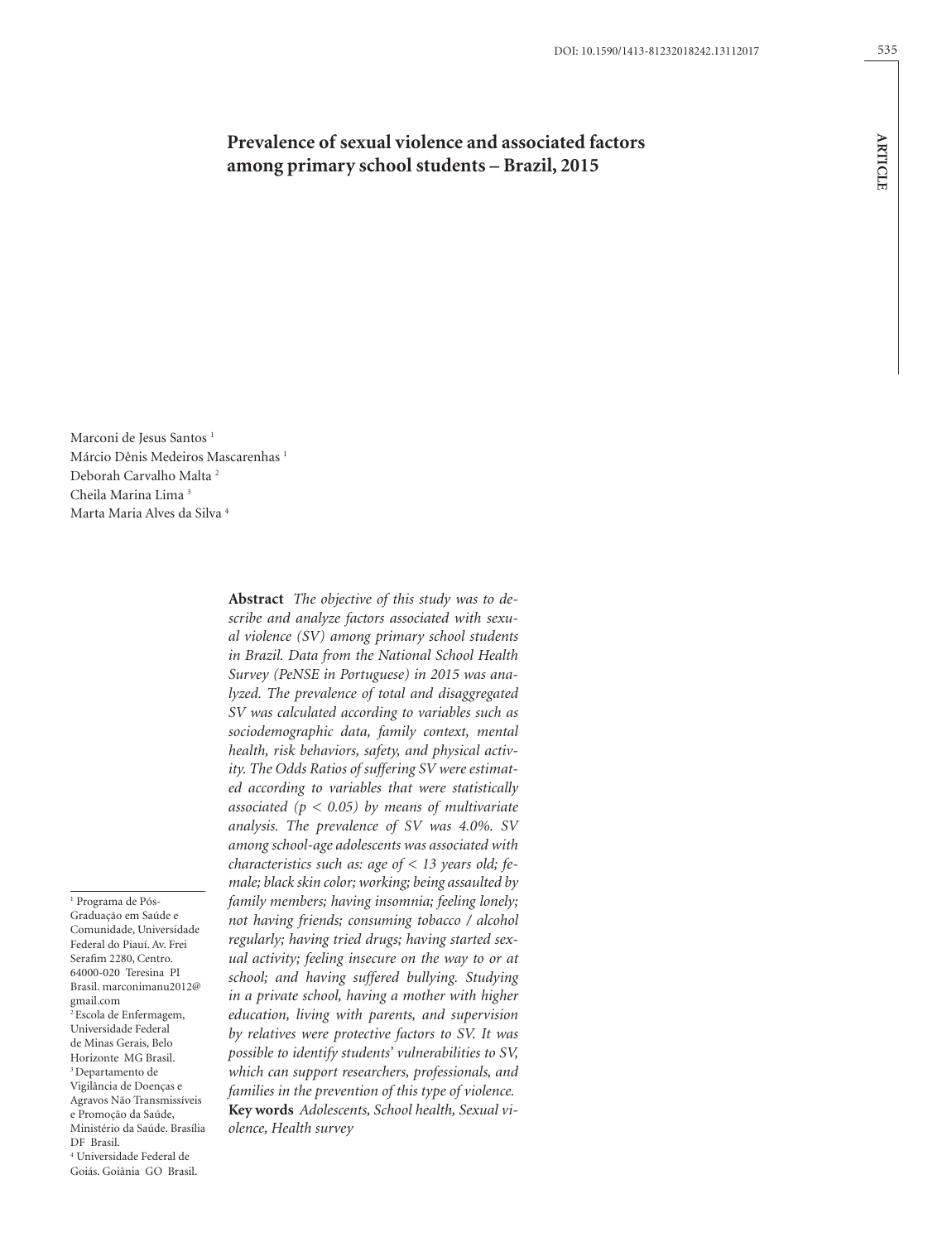# **Introduction**

Sexual violence against adolescents is very common and threatens the health and well-being of millions of young people throughout the world, which represent a significant portion of the population, and should be prioritized in public policies to prevent such harm<sup>1-3</sup>. Owing to the importance of the subject, it is paramount to cast an attentive eye on the situations of sexual violence experienced by adolescents in their everyday life, which occur as much in the inter-family sphere as outside of it, such as in school or in the school environment $1,3,4$ .

Among different types of violence<sup>5,6</sup>, sexual abuse is defined as any unwanted sexual act or attempt to carry one out, undesired sexual commentaries or advances, acts aimed at sexual trafficking or in some way against the sexuality of a person using coercion, practiced by any person independent of their relation to the victim, in any scenario including at home or at work, but not limited to these<sup>6</sup>.

Not all physical, psychological, and social harm caused by sexual violence against adolescents results in injuries, disability, or death. Thus, its consequences can be immediate or can manifest years after the occurence<sup>6,7</sup>. Many victims are children or young people who do not know how to protect themselves, while others – in spite of being older – are forced to remain silent and do not seek help due to social pressures or conventions, causing even greater suffering<sup>7,8</sup>.

For a long time, sexual violence as a research topic was neglected nearly everywhere in the world<sup>6</sup>. However, since its effects disrupted the life of people across a long time period, the topic came to be investigated in recent times as a public health problem on a grand scale. It is known that in addition to physical harm, it can lead to inappropriate consumption of alcohol and other drugs, depression, suicide, dropping out of school, unemployment, and recurring difficulties with relationships<sup>5-9</sup>.

Studies that evaluate the prevalence of sexual abuse among school-aged adolescents are still in short supply. One study recently carried out in the United States indicated that 6.7% of students reported being forced to have sexual relations against their will, with greater frequency among girls  $(10.3\%)$  compared to boys  $(3.1\%)$ <sup>9</sup>. In a study done with 6,709 public school students in ten Brazilian capital cities, 1.6% of adolescents interviewed affirmed they have suffered sexual violence inside of school, and 5.6% stated

knowledge of sexual violence that occurred in the school environment<sup>10</sup>. It is known that exposure to health risk factors is much greater in the adolescent phase, a period of life that shows an association of multiple factors that strengthen and mutually reinforce the phenomenon of sexual violence<sup>6,11,12</sup>.

Faced with the absence of statistics on a national scale regarding sexual abuse among school-aged adolescents, the National School Health Survey ('Pesquisa Nacional de Saúde do Escolar' or PeNSE) included the theme of sexual violence in their 2015 publication. with the intention of better understanding this serious problem, as well as to furnish data for the planning of strategies to confront it. Thus, this article has the aim of describing the prevalence of sexual violence among school-aged adolescents, and of identifying factors associated with this phenomenon.

### **Methodology**

This was a cross-sectional study, with data from the National School Health Survey (PeNSE) conducted in 2015. PeNSE investigated issues concerning socioeconomic aspects; family situation; physical activity; experimentation with and consumption of alcohol, tobacco, and other drugs; mental and sexual health; and safety, among other topics. The study's population encompassed students between 13 and 17 years of age attending the  $9<sup>th</sup>$  year of primary schooling, as the World Health Organization (WHO) considers this age range as a reference for carrying out surveys with students, and because in Brazil this grade concentrates more than 80% of students from 13 to 15 years old<sup>13</sup>.

The sample was comprised of students enrolled in the 9<sup>th</sup> grade of primary education in the school year of 2015, and regularly attending public and private schools in the urban and rural areas, designed to estimate the population parameters (proportions or prevalence) in different geographic domains. These were the 26 municipalities of the capital cities and the Federal District (DF), the 26 federative units or states, and the five greater regions of Brazil, totaling 53 strata.

In each of the 53 strata, a sample of schools was identified and chosen. Following this, a sample of the classes of each school was selected, obtaining an independent sample of students in each of the strata. In these geographic strata, 207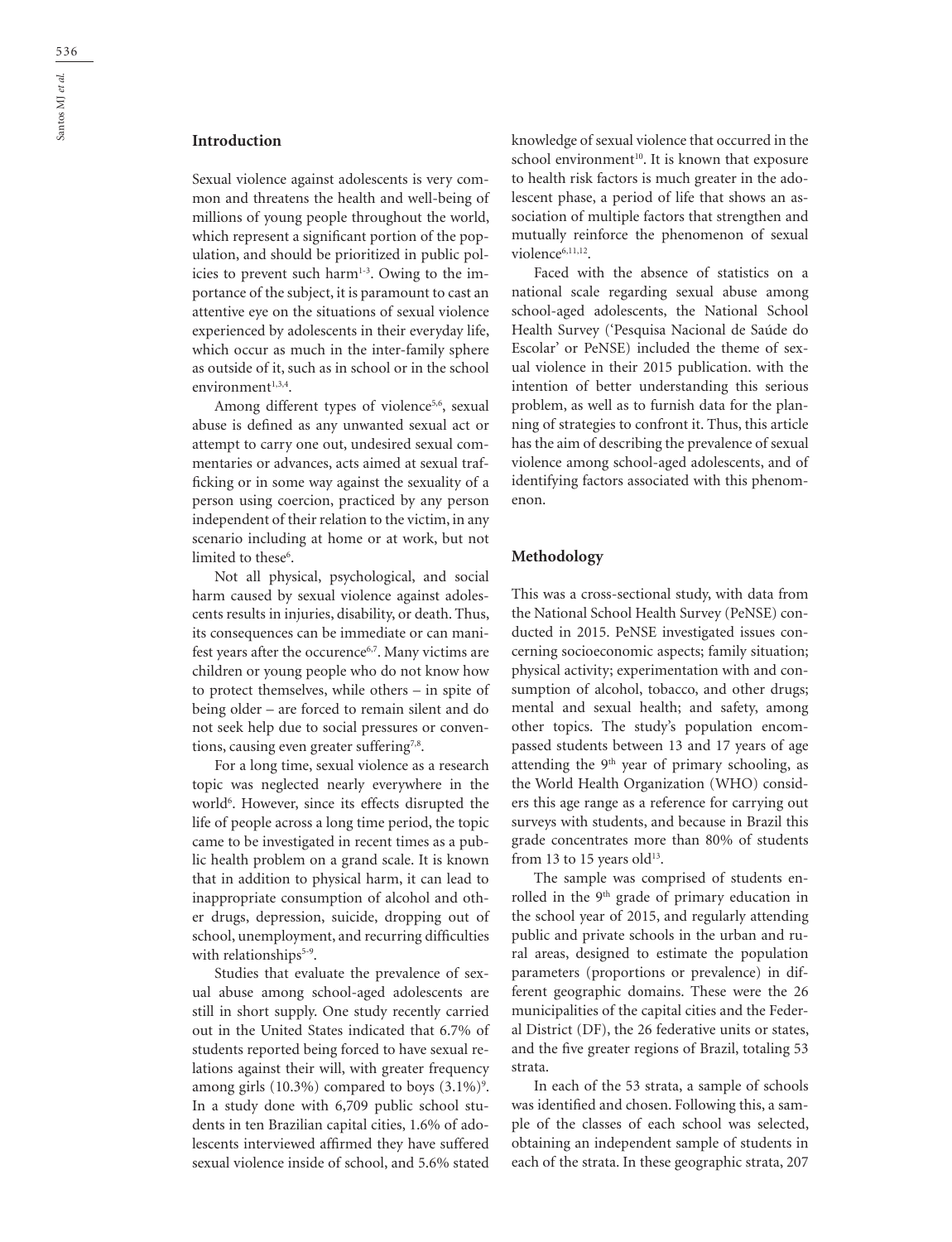allocation strata were created with probabilities proportional to the size of the school. The size of the sample of each geographic stratum was calculated to furnish estimates of the proportions of some characteristics of interest, with a maximum sample error of approximately 3% and confidence level of 95%. The sample was comprised of 675 municipalities, 3160 schools, and 4159 classes. The researchers administered 102,301 questionnaires, and 102,072 of these were validated and analyzed.

Data collection was carried out between April and September of 2015, using smartphones in which the structured questionnaires were inserted and self-administered. The data was collected in the schools during the students' class time.

Data on the prevalence of sexual violence was obtained via the question: "Have you been forced to have sexual relations at some time in your life?" (Analyzed categories: Yes. No). In addition to estimating the prevalence of sexual violence in the studied population, associations of this phenomenon with other variables were identified, such as sociodemographic aspects, family situation, mental health, risk behavior, safety, and the practice of physical activity.

The prevalence of sexual violence was initially calculated with its respective confidence intervals of 95% (CI95%). To verify these associated factors, bivariate analyses were carried out with estimates of the Odds Ratio (OR) and its respective CI95% to the significance level of 0.05. Following this, a multivariate analysis was conducted for an outcome inserted into the model of independent variables that presented association with the outcomes at a significance level inferior to 0.20, calculating the adjusted ORs (ORa) and its respective CI95%. All of the analyses were done in the program SPSS version 2.0, utilizing procedures of the Complex Samples Modules, suitable for analysis of data obtained by a complex sampling plan.

The study was approved by the National Committee on Research Ethics ('Comissão Nacional de Ética em Pesquisa', or CONEP), and by the National Health Council ('Conselho Nacional de Saúde', or CNS), which oversees and approves health research involving human beings, by Decision Number 1.006.467 of March 30. 2015.

#### **Findings**

As seen in Table 1, it is possible to identify the prevalence of sexual violence among students

of the 9th grade of primary education in Brazil in 2015, and its association with the aspects explored in this analysis. The total prevalence of sexual violence was 4.0%, and was higher among students < 13 years old and 16 or older. The significantly highest rates of sexual violence were observed among female students of black skin color in public schools, who were children of mothers without schooling. Sexual violence was reported in greater proportions among students that did not live with their mother and/or father, and among those that worked and received remuneration for their work (Table 1).

Regarding the family context, reporting of sexual violence was greater among students that missed classes, were unsupervised by family members, and among those physically assaulted by a relative. Sexual violence was most frequent among students that reported insomnia, feeling alone, and not having friends. This type of violence was most reported among students with risk behaviors such as smoking, alcohol consumption, experimentation with drugs, and having begun their sexual life. The chances of suffering sexual violence were greater for students that felt unsafe in the route between school and their home and in the school itself, as well as those that reported having suffered bullying. There was no difference according to amount of physical exercise or activity (Table 1).

Drawing on the calculation of the raw OR (Table 1) and the multivariate analysis with adjusted OR for all the variables in the model (Table 2), we verified that the chance of suffering sexual violence was greatest among female students with < 13 years of age. Other risk factors for sexual violence were also identified, such as having black skin, being a child of a mother without education, working, and being assaulted by family members. In the mental health context, the chance to suffer sexual violence was greater for students that reported insomnia, and among those that related feeling alone or not having friends. Regular consumption of tobacco and alcohol, experimentation with drugs, and the beginning of sexual activity were confirmed as risk factors for sexual violence. The chances of suffering sexual violence were greater for students that felt unsafe on the route between home and school and in the school itself, as well as those that reported having suffered bullying (Table 2).

Associated and protective factors in relation to the occurrence of sexual violence included studying in a private school, being the child of a mother with a high education level, living with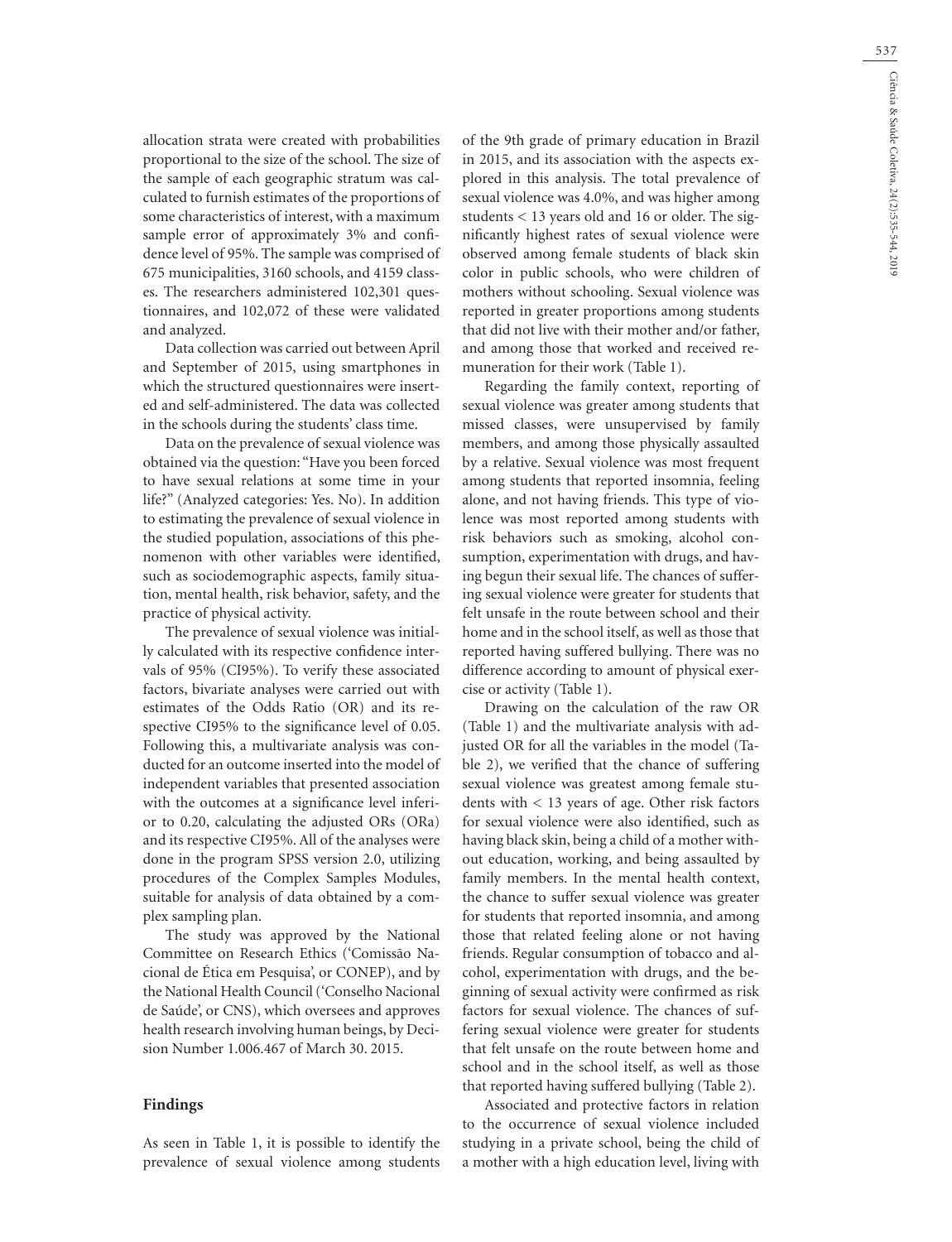|                                 | <b>Sexual Violence</b> |         |         |           |          |        |              |
|---------------------------------|------------------------|---------|---------|-----------|----------|--------|--------------|
| Variable                        |                        | CI(95%) |         |           | CI (95%) |        | $\, {\bf p}$ |
|                                 | $\%$                   | Lower   | Higher  | <b>OR</b> | Lower    | Higher |              |
| Total                           | 4.0                    | 3.9     | 4,2     |           |          |        |              |
| Sociodemographic aspects        |                        |         |         |           |          |        |              |
| Age                             |                        |         |         |           |          |        |              |
| < 13                            | 6.8                    | 4.7     | 9,8     | 3,07      | 2,05     | 4,57   | < 0,001      |
| 13                              | 2.3                    | 2.1     | 2,6     | 1,00      |          |        |              |
| 14                              | 3.3                    | 3.0     | 3,6     | 1,44      | 1,29     | 1,60   | < 0,001      |
| 15                              | 5.6                    | 5.1     | 6,1     | 2,49      | 2,22     | 2,79   | < 0,001      |
| 16 and older                    | 7.3                    | 6.8     | 7,8     | 3,32      | 2,94     | 3,74   | < 0,001      |
| Sex                             |                        |         |         |           |          |        |              |
| Male                            | 3.7                    | 3.5     | 3,9     | 1,00      |          |        |              |
| Female                          | 4.3                    | 4.2     | 4,5     | 1,18      | 1,11     | 1,26   | < 0,001      |
| Skin color                      |                        |         |         |           |          |        |              |
| White                           | 3.3                    | 2.8     | 3,9     | 1,00      |          |        |              |
| Black                           | 5.2                    | 4.4     | 6,1     | 1,61      | 1,46     | 1,77   | < 0,001      |
| Yellow                          | 5.5                    | 4.5     | 6,7     | 1,71      | 1,48     | 1,97   | < 0,001      |
| <b>Brown</b>                    | 4.1                    | 3.5     | 4,8     | 1,25      | 1,16     | 1,34   | < 0,001      |
| Indigenous                      | 5.1                    | 4.4     | 5,9     | 1,57      | 1,33     | 1,85   | < 0,001      |
| School                          |                        |         |         |           |          |        |              |
| Public                          | 4.4                    | 3.9     | 4,9     | 1,00      |          |        |              |
| Private                         | 2.0                    | 1.8     | 2,2     | 0,45      | 0,40     | 0,50   | < 0,001      |
| Education level of mother       |                        |         |         |           |          |        |              |
| No schooling                    | 7.7                    | 6.8     | 8,7     | 2,38      | 2,10     | 2,71   | < 0,001      |
| Primary (incomplete/complete)   | 4.3                    | 3.9     | 4,7     | 1,27      | 1,15     | 1,41   | < 0,001      |
| Secondary(incomplete/complete)  | 3.5                    | 3.1     | 3,9     | 1,03      | 0,93     | 1,15   | 0,535        |
| Higher(incomplete/complete)     | 3.4                    | 3.1     | 3,6     | 1,00      |          |        |              |
| Lives with mother and/or father |                        |         |         |           |          |        |              |
| No                              | 7.1                    | 6.4     | 7.8     | 1.00      |          |        |              |
| Yes                             | 3.9                    | 3.7     | 4.0     | 0.53      | 0.48     | 0.59   | < 0.001      |
| Currently working               |                        |         |         |           |          |        |              |
| No                              | 3.5                    | 3.3     | 3.8     | 1.00      |          |        |              |
| Yes                             | 7.2                    | 6.8     | 7.6     | 2.11      | 1.96     | 2.28   | < 0.001      |
| Remunerated for work            |                        |         |         |           |          |        |              |
| No                              | 3.6                    | 3.4     | 3.9     | 1.00      |          |        |              |
| Yes                             | 7.0                    | 6.6     | $7.5\,$ | 2.00      | 1.85     | 2.16   | < 0.001      |
| Family context                  |                        |         |         |           |          |        |              |
| Skipping classes / school       |                        |         |         |           |          |        |              |
| N <sub>o</sub>                  | 3.3                    | 3.1     | $3.5\,$ | 1.00      |          |        |              |
| Yes                             | 6.5                    | 6.2     | 6.9     | 2.07      | 1.94     | 2.21   | $< 0.001\,$  |
| Family supervision              |                        |         |         |           |          |        |              |
| $\rm No$                        | 6.4                    | $6.1\,$ | 6.8     | $1.00\,$  |          |        |              |
| Yes                             | 2.8                    | 2.7     | 2.9     | 0.42      | 0.39     | 0.45   | < 0.001      |
| Harmed by a family member       |                        |         |         |           |          |        |              |
| No                              | 2.6                    | $2.5\,$ | $2.8\,$ | $1.00\,$  |          |        |              |
| $\operatorname{Yes}$            | 12.3                   | 11.8    | 12.8    | 5.18      | 4.85     | 5.53   | < 0.001      |

**Table 1.** Prevalence of sexual violence among students of the 9th year of primary school and raw OR, according to sociodemographic aspects and variables of family context, mental health, risk behaviors, safety, and physical activity. Brazil, 2015.

it continues

Santos MJ *et al.*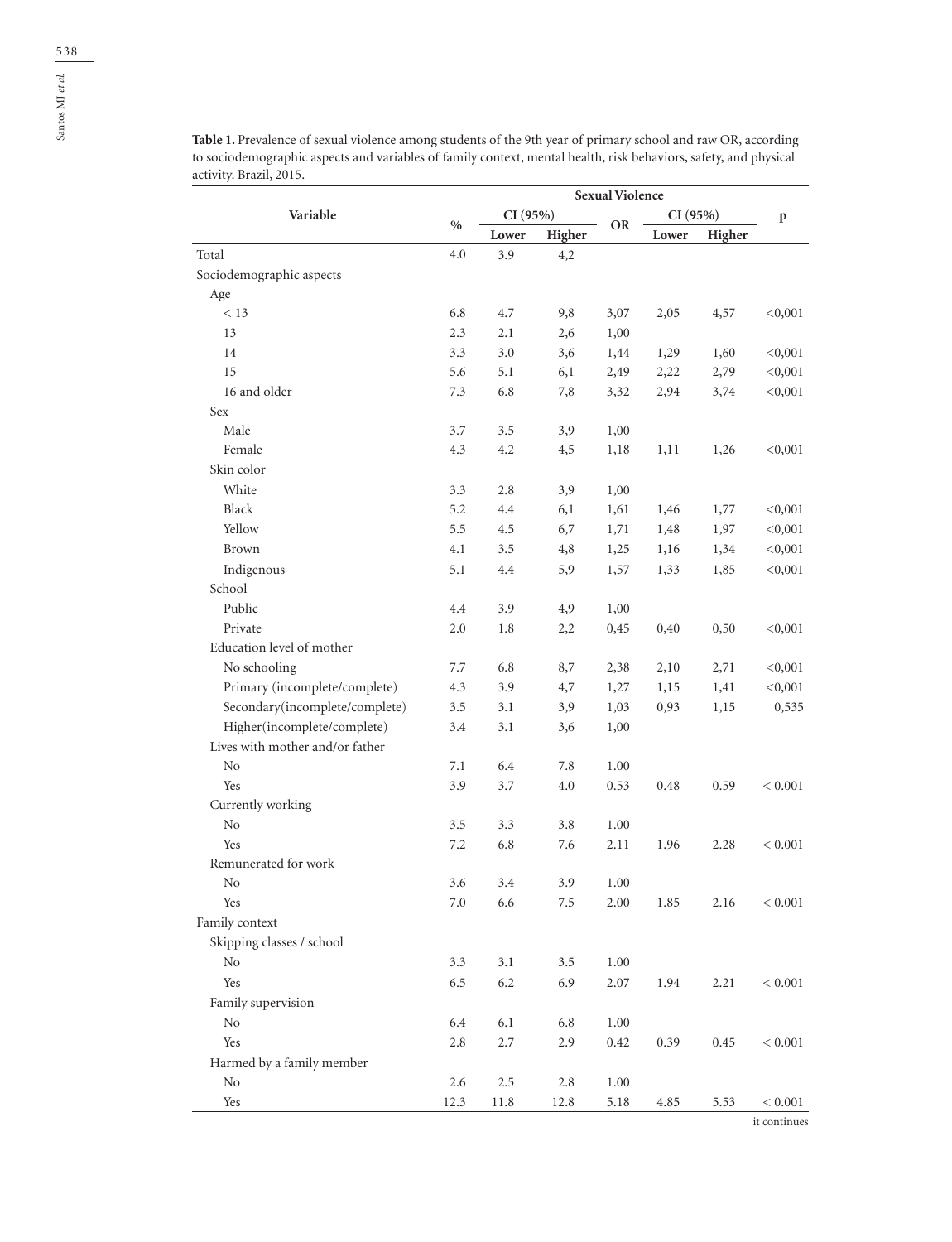|                                      | <b>Sexual Violence</b> |          |        |           |         |        |              |
|--------------------------------------|------------------------|----------|--------|-----------|---------|--------|--------------|
| Variable                             |                        | CI (95%) |        |           | CI(95%) |        | $\, {\bf p}$ |
|                                      | $\%$                   | Lower    | Higher | <b>OR</b> | Lower   | Higher |              |
| Mental Health                        |                        |          |        |           |         |        |              |
| Insomnia                             |                        |          |        |           |         |        |              |
| N <sub>o</sub>                       | 3.3                    | 3.1      | 3.5    | 1.00      |         |        |              |
| Yes                                  | 9.8                    | 9.3      | 10.4   | 3.21      | 2.99    | 3.45   | < 0.001      |
| Feels alone                          |                        |          |        |           |         |        |              |
| N <sub>0</sub>                       | 3.2                    | 3.0      | 3.4    | 1.00      |         |        |              |
| Yes                                  | 8.5                    | 8.0      | 8.9    | 2.82      | 2.64    | 3.02   | < 0.001      |
| Friends                              |                        |          |        |           |         |        |              |
| 1 or more                            | 3.8                    | 3.4      | 4.2    | 1.00      |         |        |              |
| Do not have                          | 8.8                    | 8.0      | 9.7    | 2.43      | 2.18    | 2.71   | < 0.001      |
| <b>Risk Behaviors</b>                |                        |          |        |           |         |        |              |
| Regular smoking                      |                        |          |        |           |         |        |              |
| N <sub>0</sub>                       | 3.5                    | 3.2      | 3.8    | 1.00      |         |        |              |
| Yes                                  | 13.0                   | 12.1     | 13.9   | 4.10      | 3.77    | 4.46   | < 0.001      |
| Regular drinking                     |                        |          |        |           |         |        |              |
| N <sub>o</sub>                       | 2.8                    | 2.6      | 3.0    | 1.00      |         |        |              |
| Yes                                  | 8.0                    | 7.6      | 8.3    | 3.01      | 2.82    | 3.20   | < 0.001      |
| Experimented with drugs              |                        |          |        |           |         |        |              |
| $\rm No$                             | 3.3                    | 3.1      | 3.5    | 1.00      |         |        |              |
| Yes                                  | 11.6                   | 11.0     | 12.3   | 3.87      | 3.60    | 4.17   | < 0.001      |
| Sexual relations                     |                        |          |        |           |         |        |              |
| No                                   | 2.2                    | 2.1      | 2.4    | 1.00      |         |        |              |
| Yes                                  | 8.8                    | 8.5      | 9.1    | 4.18      | 3.92    | 4.46   | < 0.001      |
| Safety                               |                        |          |        |           |         |        |              |
| Feels unsafe going to school or home |                        |          |        |           |         |        |              |
| No (No days)                         | 3.2                    | 3.0      | 3.4    | 1.00      |         |        |              |
| Yes (1 or more days)                 | 10.4                   | 9.8      | 11.0   | 3.50      | 3.27    | 3.76   | < 0.001      |
| Feels unsafe at school               |                        |          |        |           |         |        |              |
| No (No days)                         | 3.1                    | 2.9      | 3.3    | 1.00      |         |        |              |
| Yes (1 or more days)                 | 13.2                   | 12.5     | 13.9   | 4.82      | 4.49    | 5.17   | < 0.001      |
| Suffered bullying                    |                        |          |        |           |         |        |              |
| No                                   | 3.6                    | 3.3      | 3.9    | 1.00      |         |        |              |
| Yes                                  | 9.5                    | 8.9      | 10.2   | 2.83      | 2.60    | 3.08   | < 0.001      |
| Daily physical activity              |                        |          |        |           |         |        |              |
| No                                   | 4.0                    | 3.7      | 4.3    | 1.00      |         |        |              |

**Table 1.** Prevalence of sexual violence among students of the 9th year of primary school and raw OR, according to sociodemographic aspects and variables of family context, mental health, risk behaviors, safety, and physical activity. Brazil, 2015.

Source: National School Health Survey (PeNSE), 2015.

their mother and/or father, and having family supervision (Table 2).

#### **Discussion**

Yes 3.8 4.1 3.8 4.3 1.01 0.94 1.10 0.725

Any person can experience sexual violence, independent of socioeconomic condition, skin color, or culture<sup>2,14</sup>. Nevertheless, some factors can be associated with the vulnerability of ado-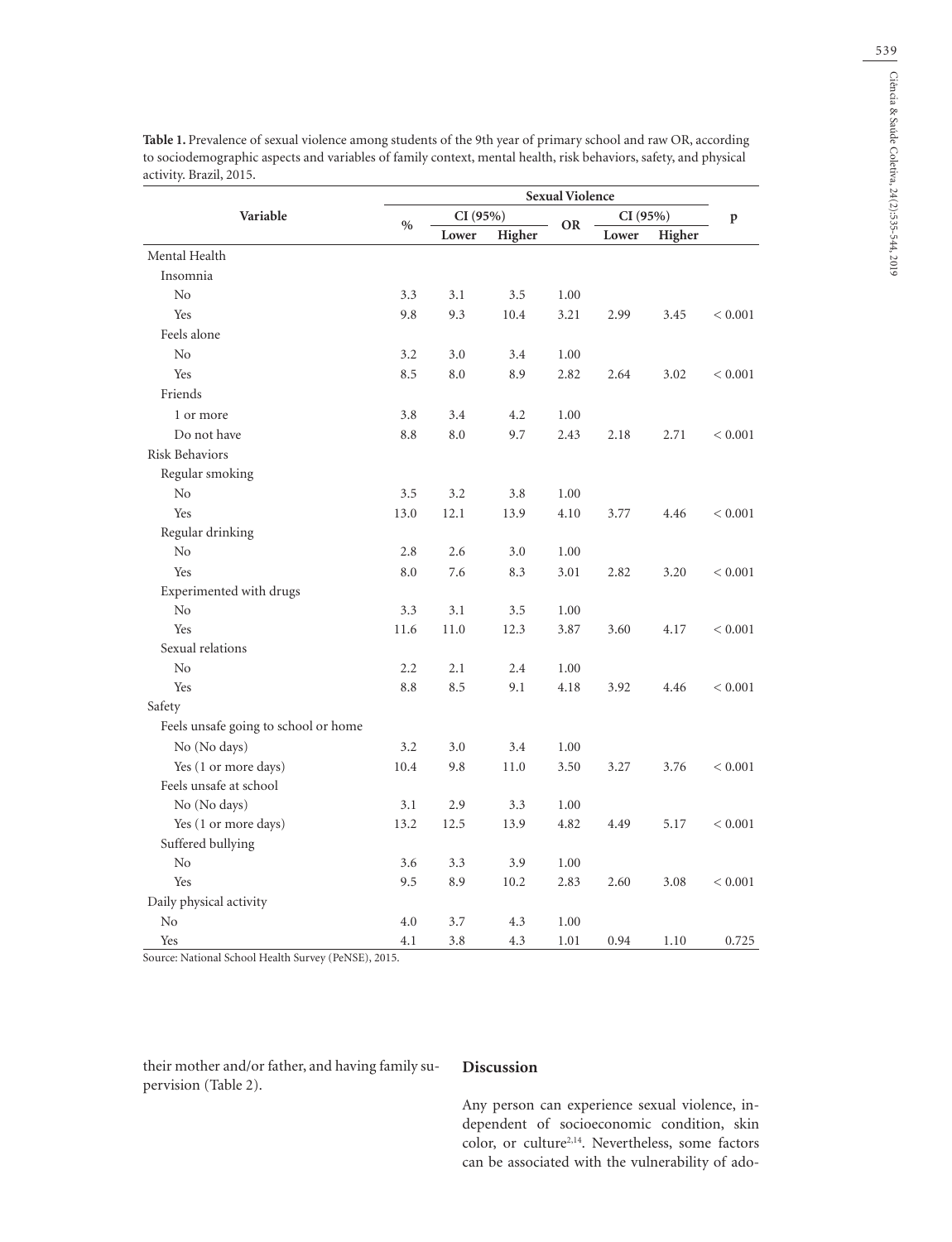| Variable                        | ORa      | CI(95%) |        |              |
|---------------------------------|----------|---------|--------|--------------|
|                                 |          | Lower   | Higher | $\, {\bf p}$ |
| Sociodemographic Aspects        |          |         |        |              |
| Age                             |          |         |        |              |
| < 13                            | 3.63     | 2.31    | 5.70   | < 0.001      |
| 13                              | 1.00     |         |        |              |
| 14                              | 1.10     | 0.97    | 1.25   | 0.140        |
| 15                              | 1.26     | 1.09    | 1.45   | 0.002        |
| 16 and older                    | 1.28     | 1.09    | 1.49   | 0.002        |
| Sex                             |          |         |        |              |
| Male                            | 1.00     |         |        |              |
| Female                          | 1.27     | 1.17    | 1.38   | < 0.001      |
| Skin color                      |          |         |        |              |
| White                           | 1.00     |         |        |              |
| Black                           | 1.31     | 1.16    | 1.47   | < 0.001      |
| Yellow                          | 1.41     | 1.18    | 1.68   | < 0.001      |
| Brown                           | 1.05     | 0.96    | 1.15   | 0.294        |
| Indigenous                      | 1.28     | 1.05    | 1.57   | 0.015        |
| School                          |          |         |        |              |
| Public                          | 1.00     |         |        |              |
| Private                         | 0.71     | 0.62    | 0.82   | < 0.001      |
| Education level of mother       |          |         |        |              |
| No schooling                    | 1.00     |         |        |              |
| Primary (incomplete/complete)   | 0.74     | 0.65    | 0.84   | < 0.001      |
| Secondary (incomplete/complete) | 0.67     | 0.59    | 0.77   | < 0.001      |
| Higher (incomplete/complete)    | 0.77     | 0.66    | 0.89   | 0.001        |
| Lives with mother or father     |          |         |        |              |
| N <sub>o</sub>                  | 1.00     |         |        |              |
| Yes                             | 0.71     | 0.61    | 0.81   | < 0.001      |
| Currently working               |          |         |        |              |
| No                              | 1.00     |         |        |              |
| Yes                             | 1.34     | 1.22    | 1.48   | < 0.001      |
| Family context                  |          |         |        |              |
| Family supervision              |          |         |        |              |
| No                              | 1.00     |         |        |              |
| Yes                             | 0.75     | 0.69    | 0.82   | < 0.001      |
| Harmed by a family member       |          |         |        |              |
| No                              | 1.00     |         |        |              |
| Yes                             | 2.48     | 2.27    | 2.70   | < 0.001      |
| Mental health                   |          |         |        |              |
| Insomnia                        |          |         |        |              |
| No                              | 1.00     |         |        |              |
| Yes                             | $1.45\,$ | 1.31    | 1.60   | < 0.001      |
| Feels alone                     |          |         |        |              |
| No                              | 1.00     |         |        |              |
| Yes                             | 1.73     | 1.58    | 1.90   | < 0.001      |
| Friends                         |          |         |        |              |
| 1 or more                       | 1.00     |         |        |              |
| Do not have                     | 1.70     | 1.47    | 1.95   | < 0.001      |
|                                 |          |         |        |              |

**Table 2.** Risk factors associated with sexual violence among students in the 9th year of primary school. Brazil, 2015.

it continues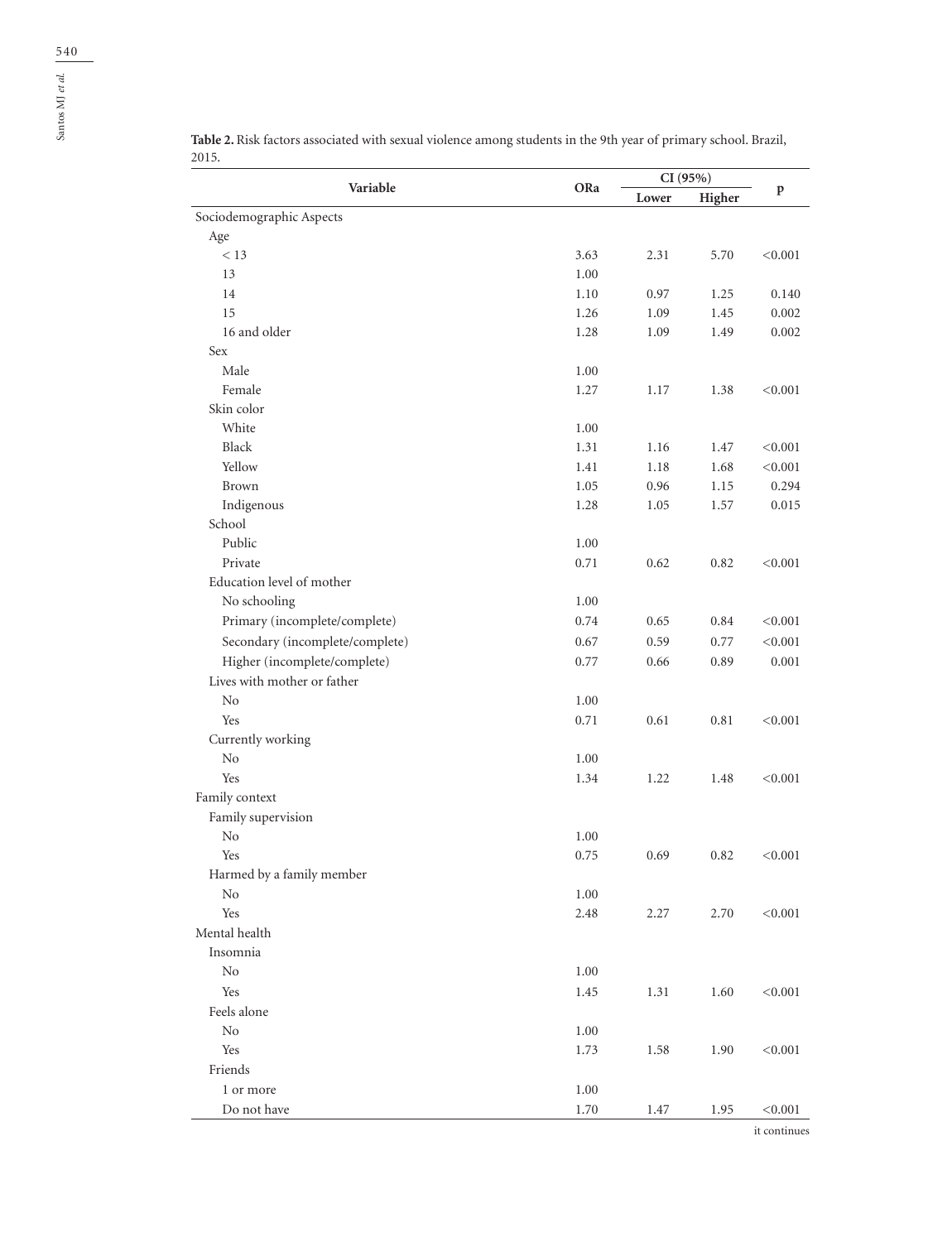|                                      |      | CI(95%) |        |             |  |
|--------------------------------------|------|---------|--------|-------------|--|
| Variable                             | ORa  | Lower   | Higher | $\mathbf p$ |  |
| Risk behaviors                       |      |         |        |             |  |
| Regular smoking                      |      |         |        |             |  |
| N <sub>0</sub>                       | 1.00 |         |        |             |  |
| Yes                                  | 1.14 | 1.00    | 1.29   | 0.050       |  |
| Regular drinking                     |      |         |        |             |  |
| No                                   | 1.00 |         |        |             |  |
| Yes                                  | 1.25 | 1.15    | 1.37   | < 0.001     |  |
| Experimented with drugs              |      |         |        |             |  |
| No                                   | 1.00 |         |        |             |  |
| Yes                                  | 1.32 | 1.18    | 1.47   | < 0.001     |  |
| Sexual relations                     |      |         |        |             |  |
| No                                   | 1.00 |         |        |             |  |
| Yes                                  | 2.48 | 2.26    | 2.71   | < 0.001     |  |
| Safety                               |      |         |        |             |  |
| Feels unsafe going to school or home |      |         |        |             |  |
| No (No days)                         | 1.00 |         |        |             |  |
| Yes (1 or more days)                 | 1.39 | 1.24    | 1.56   | < 0.001     |  |
| Feels unsafe at school               |      |         |        |             |  |
| No (No days)                         | 1.00 |         |        |             |  |
| Yes (1 or more days)                 | 1.85 | 1.64    | 2.08   | < 0.001     |  |
| Suffered bullying                    |      |         |        |             |  |
| No                                   | 1.00 |         |        |             |  |
| Yes                                  | 1.70 | 1.53    | 1.90   | < 0.001     |  |

**Table 2.** Risk factors associated with sexual violence among students in the 9th year of primary school. Brazil, 2015.

Source: National School Health Survey (PeNSE), 2015.

lescents to this type of violence. The findings of this study show that female adolescents younger than 13 years old, of black skin color, who engage in remunerated work present a greater chance of being victims of sexual violence. However, studying in private schools and having a mother with a high level of education are shown to be protective factors.

The relation between suffering violence and age demonstrates that children under 13 are more vulnerable to victimization. This can be related to the issue of not knowing how to react during such a situation, lack of maturity, not really understanding what is happening, shame, and fear of the aggressor, aspects that are confirmed by other studies<sup>6,15</sup>.

In accord with other research $12,15-18$ , the greater prevalence of sexual violence in females can be explained by cultural factors that, across time, place women in situations of abuse and degradation, a condition perpetuated in society. On the other hand, records of sexual violence among male adolescents can appear lesser in proportion to females owing to embarrassment, fear, stereotypes, and shame of the parents and of society. This was demonstrated in a study on the vulnerability of adolescence in which 3% of boys reported having suffered sexual violence, but only 33% of those searched for assistance in the health sector<sup>3</sup>.

Adolescents that work are more vulnerable to risk factors such as using alcohol and other drugs, having sexual relations<sup>19</sup>, as well as suffering sexual violence, as indicated in this study. The greater the intensity of the work, the more time young people spend in activities considered at risk for sexual violence<sup>19</sup>.

Suffering harm by family members and missing classes without parental permission is associated with suffering sexual violence, while living with a mother or father and receiving family supervision are considered protective factors. In this sense, some studies<sup>14,20</sup> emphasize the fact the children accompanied by their parents are less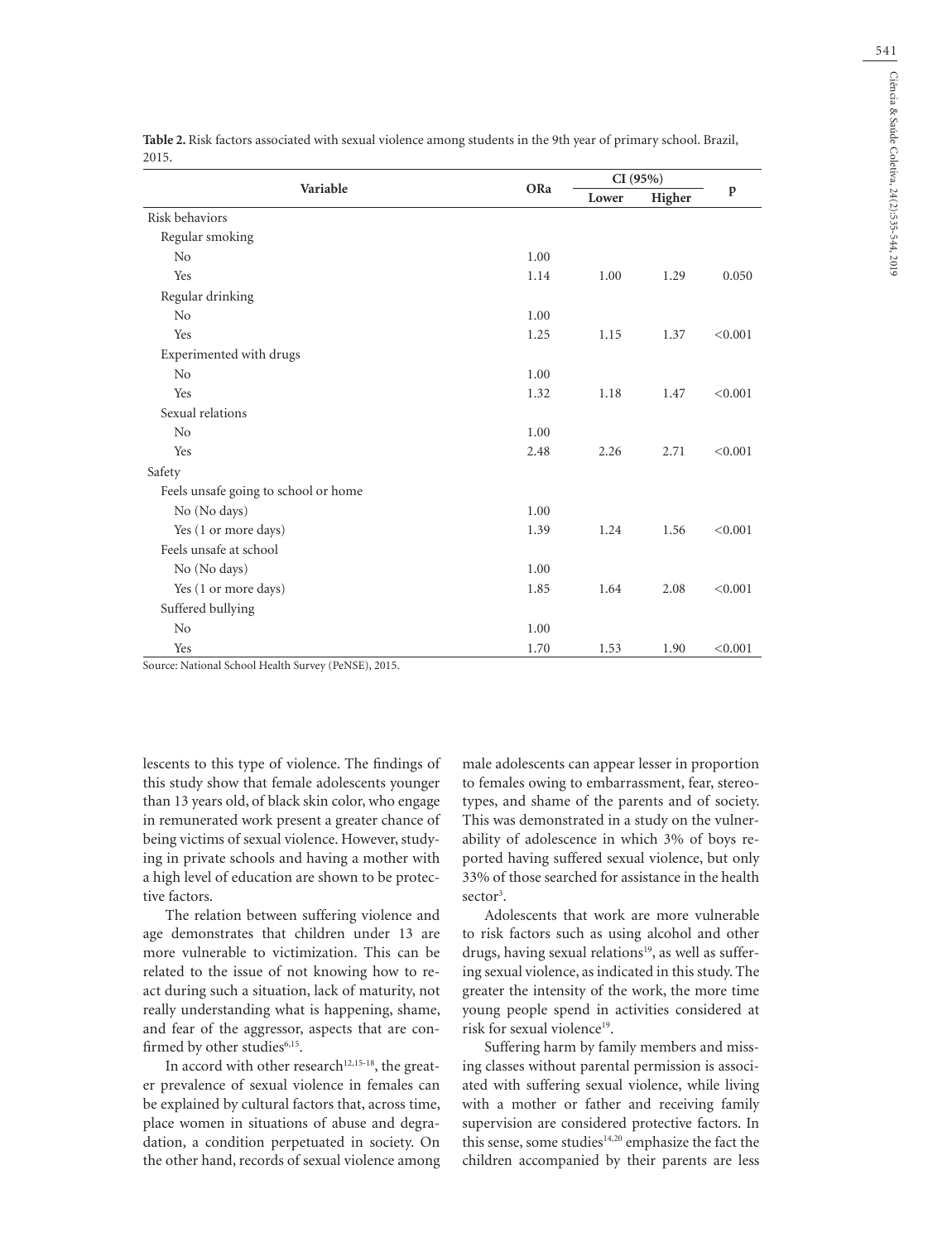susceptible to suffering various types of violence. Other studies<sup>2,21,22</sup> demonstrate that sexual violence against adolescents is more likely to occur in a family context of negligence, with a prevalence of authoritarian parental styles, relations of subordination between family members, and carried out by persons close to the victim. The results presented here confirm this perspective and show the importance of healthy familial relationships.

Among the mental health variables, adolescents that feel alone, have insomnia, and do not have friends present the greatest chance of suffering sexual violence. Studies<sup>2,21,22</sup> report that a good mood, joy, happiness and satisfaction with life are characteristics with a positive effect for mental health and, therefore, allow for less exposure to situations of tension and violence, diminishing risks of involvement in circumstances favorable to violence. Hence, if the family protects the adolescent, their development will be complete and healthy. Family relations have importance in the mental health of students, and the influence on the psychological, emotional, and interpersonal relations of adolescents.

In relation to risk behaviors, the regular use of alcohol, drug experimentation, and the practice of sexual relations are also associated with sexual violence. The literature<sup>7</sup> indicates a strong association between sexual abuse and episodes of depression. Various psycho-social consequences can be related to sexual abuse in the long turn, such as psychological disorders including depression, suicidal ideation, anxiety disorders, and post-traumatic stress disorder (PTSD), as well as problems of physical health and sexual risk7,8,23. Maternal and parental support contributed to the diminishing of  $PTSD<sup>8</sup>$ . In one study<sup>24</sup> on the consumption of alcohol among adolescents, it was proven that its regular use makes the individual vulnerable to being a victim of various types of violence, among them sexual violence<sup>2,21,23</sup>, corroborating the findings of this study.

The variables of feeling unsafe on the route between the home and school, feeling unsafe in the school itself, and having suffered bullying demonstrated association with sexual violence. Bullying that commonly occurs in the school and its environment can push away students, provoking skipping or dropping out of school, or creating fragile links with the school. This increases the risk of involvement in situations of sexual violence among already persecuted or emotionally fragile young people<sup>10,21</sup>.

Available evidence shows that children and adolescents who are victims of sexual violence face more health problems, incur significantly higher costs in healthcare, visit health services for consultations more times during their life, and are hospitalized more frequently and for longer durations than those that have not suffered sexual violence4 .

Economic inequality, abuse of alcohol, and inappropriate parental practices increase the probability of interpersonal violence, which includes sexual violence. Adolescents that suffer this type of violence are exposed to greater risk of involvement in aggressive and antisocial behavior in their adult life<sup>4</sup>.

The offering of high quality services for the attendance and support of victims is important to reduce trauma, aid in recovering, and prevent new acts of sexual violence. Any broad strategy of violence prevention must identify means to attenuate these risks, or offer protection against them, including via public policies and specific services<sup>25</sup>.

To reduce the vulnerability of young people in relation to sexual violence, strategies must be developed, such as fostering safe, stable, and protective relationships between children and young people and their parents and caretakers. Strategies can also be pursued that develop life skills in children and adolescents; reduce the availability and the harmful use of alcohol; promote gender equality; change cultural and societal norms that support violence; and create programs for serving victims, including their identification and care<sup>4</sup>.

#### **Conclusion**

The results of this study indicate that sexual violence among school-aged adolescents is associated with individual characteristics such as: age <13 and ≥16 years, female sex, black skin, working, being harmed by relatives, having insomnia, feeling alone, not having friends, regular tobacco and alcohol consumption, having experimented with drugs and sexual relations, feeling unsafe on the route between school and home as well as in the school itself, and to have suffered bullying. Such associations can help professionals in health, safety, and education, as well as the parents and community as they seek measures to confront the prevention of this type of violence.

It is hoped that the data can serve as a base of support for the strengthening of public policies regarding sexual violence, in light of the fact that they offer indicators that can contrib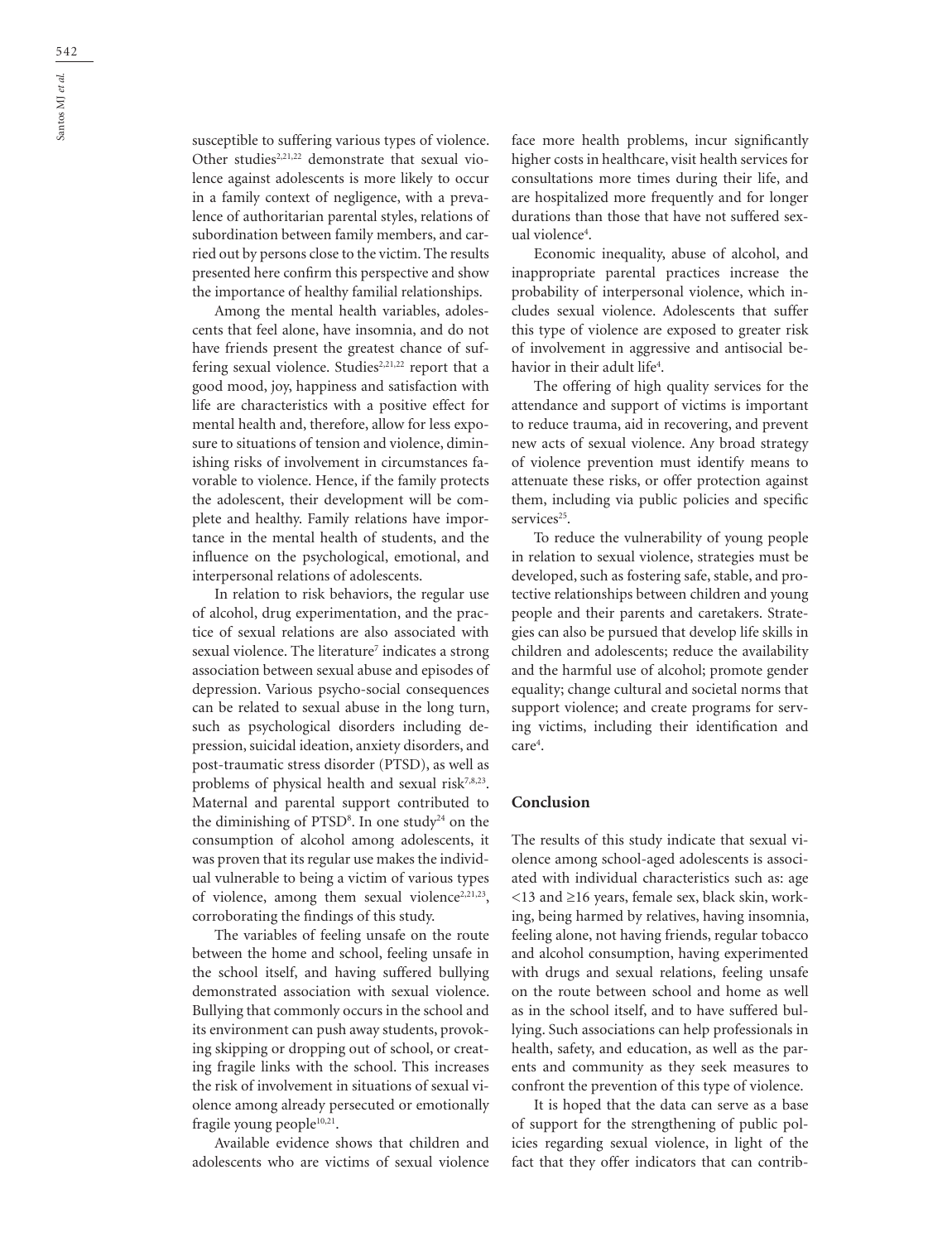ute for the development of inter-sectorial and interdisciplinary actions. We emphasize the need for further studies for a better understanding of the complexity of the phenomenon of sexual violence.

## **Collaborators**

MJ Santos, MDM Mascarenhas and DC Malta worked on the conceptualization of the study, in the analysis and interpretation of data, literature review, critical revision, and approval of the draft of the manuscript. CM Lima and MMA Silva contributed to the critical analysis and the final revision of the text. All of the authors approved the final version of the manuscript.

## **References**

- 1. Minayo MCS. Conceito, teorias e tipologias de violência: a violência faz mal a saúde. In: Njaine K, Assis SG, Constantino P, organizadores. *Impacto da violência na saúde*. Rio de Janeiro: Fiocruz; 2009. p. 21-42.
- 2. Paludo SS, Schiro EDBD. Um estudo sobre os fatores de risco e proteção associados à violência sexual cometida contra adolescentes e jovens adultos. *Estudos de Psicologia* 2012; 17(3):397-404.
- 3. Justino LCL, Nunes CB, Gerk MAS, Fonseca SSO, Ribeiro AA, Paranhos Filho ACP. Violência sexual contra adolescentes em Campo Grande, Mato Grosso do Sul. *Rev Gaúcha Enferm* 2015; 36(esp):239-246.
- 4. Organização Mundial da Saúde (OMS). *Relatório Mundial Sobre a Prevenção da Violência 2014*. São Paulo: OMS; 2015.
- 5. Dahlberg LL, Krug EG. Violence: a global public health problem. *Cien Saude Colet* 2006; 11(Supl. ):1163-1178.
- 6. Krug EG, editor. *World report on violence and health*. Geneva: World Health Organization; 2002.
- 7. Modin CT, Cardoso TA, Jansen K, Konradt CE, Zaltron RF, Behenck MO, Mattos LD, Silva RA. Sexual violence, mood disorders and suicide risk: a populations-based study. *Cien Saude Colet* 2016; 21(3):853-860.
- 8. Hébert M, Lavoie F, Blais M. Post Traumatic Stress Disorder/PTSD in adolescent victims of sexual abuse: resilience and social support as protection factors. *Cien Saude Colet* 2014; 19(3):685-694.
- 9. Kann L, McManus T, Harris WA, Shanklin SL, Flint KH, Hawkins J, Queen B, Lowry R, Olsen EO, Chyen D, Whittle L, Thornton J, Lim C, Yamakawa Y, Brener N, Zaza S. Youth Risk Behavior Surveillance-United States, 2015. *MMWR Surveill Summ* 2016; 65(6):1-174.
- 10. Abramovay M, Castro MG, Silva AP, Cerqueira L. *Diagnóstico participativo das violências nas escolas: falam os jovens*. Brasília: FLACSO – Brasil, MEC; 2016.
- 11. Ribeiro IMP, Ribeiro AST, Pratese R, Gondolf L. Prevalência das várias formas de violência entre escolares. *Acta Paul Enferm* 2015; 28(1):54-59.
- 12. Oliveira JR, Costa COM, Amaral MRT, Santos CA, Assis SG, Nascimento OC. Violência sexual e concorrências em crianças e adolescentes: estudo das incidências ao longo de uma década. *Cien Saude Colet* 2014; 19(3):759-771.
- 13. Instituto Brasileiro de Geografia e Estatística (IBGE). *Pesquisa Nacional de Saúde do Escolar, 2015*. Rio de Janeiro: IBGE; 2016.